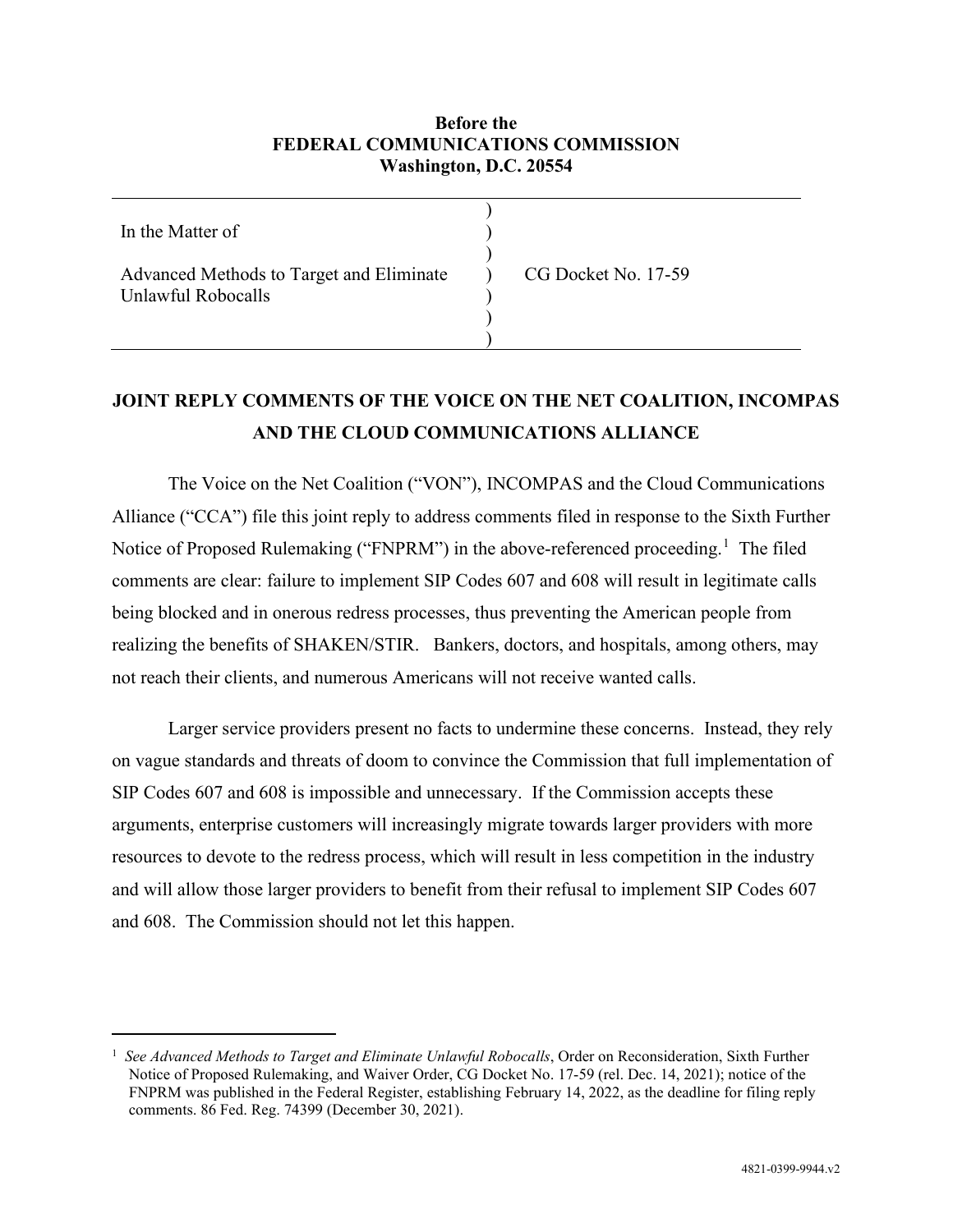*Discussion.* As explained by the American Bankers Association ("ABA") and by VON in its initial comments, legitimate calls are being blocked by the hundreds, if not thousands, without any information on the reason for the block. The return of SIP Code 603, a general "kill" code, does not provide any useful information to the originating carrier. As many commenters state, SIP Code 603 only indicates call rejection and does not sufficiently provide originating providers with the information to take next steps, if warranted, to begin the redress process or further investigate possible fraud on the network.<sup>[2](#page-1-0)</sup>

According to the ABA one large bank reported that it receives 300-500 SIP Code 603 responses per hour.<sup>[3](#page-1-1)</sup> That volume makes it infeasible to sift through each of these responses to determine the nature of the call failure, particularly because voice service providers do not provide SIP Code 603 responses in a uniform manner, and the code itself does not identify who blocked the call. The ABA also noted that smaller financial institutions, health care providers, and retail outlets have even less capacity to sort through these responses.<sup>[4](#page-1-2)</sup>

This is why trade associations and smaller service providers, such as the members of VON, INCOMPAS and CCA are advocating for near-term implementation of SIP Codes 607 and 608. Comments claims that 603 is sufficient and contains the same information as Codes 607 and 608 are not supported by the facts.

The parties supporting the continued use of SIP Code 603 allege that it provides (unspecified) actionable information for call originators to investigate analytics-based blocking and seek redress.<sup>[5](#page-1-3)</sup> As an initial matter, none of the call originators that have filed comments in this proceeding agree with that assertion. Instead, they universally agree that the Commission should require the continued implementation of SIP Codes 607 and 608. As stated in our initial comments, SIP Codes 607 and 608 provide means for originating voice service providers to

<span id="page-1-0"></span><sup>2</sup> Comments of the American Bankers Association, et. al. ("ABA"), CG Docket No. 17-59 at 6 (January 31, 2022); Joint Comments of INCOMPAS and the Cloud Communications Alliance ("INCOMPAS"), CG Docket No. 17- 59 at 5 (January 31, 2022); Comments of the National Opinion Research Center ("NORC"), CG Docket No. 17- 59 at 3 (January 31, 2022).

<span id="page-1-1"></span><sup>&</sup>lt;sup>3</sup> ABA Comments at 7.

<span id="page-1-2"></span> $^4$  Id.  $\,$ 

<span id="page-1-3"></span><sup>5</sup> Comments of USTelecom, CG Docket No. 17-59 at 1 (January 31, 2022); Comments of NCTA, CG Docket No. 17-59 at 3 (January 31, 2022); Comments of Transaction Network Services, Inc. ("TNS"), CG Docket No. 17-59 at 3 (January 31, 2022).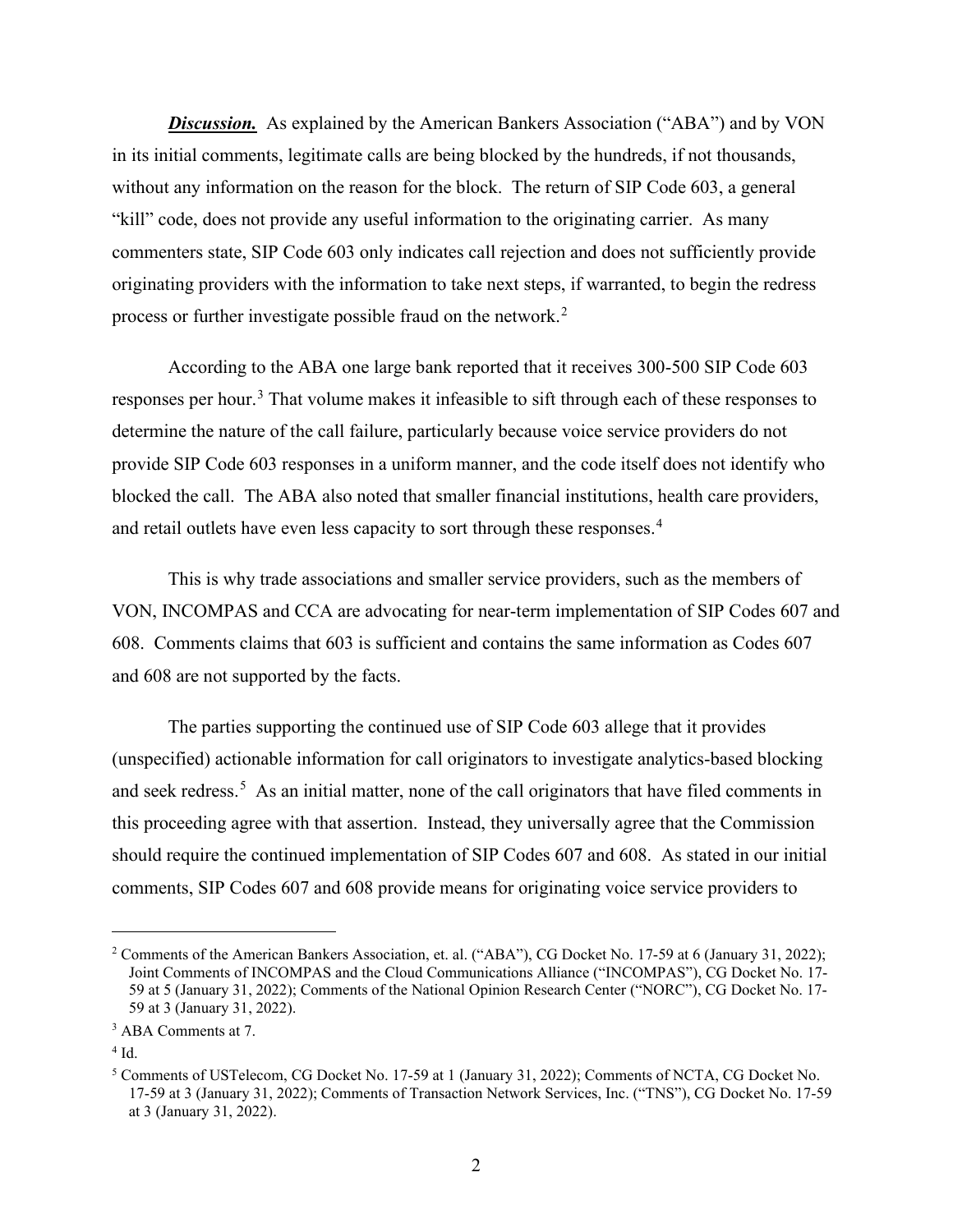assess which next steps, if any, are appropriate.<sup>[6](#page-2-0)</sup> By mandating two codes, the FCC is minimizing the time all providers are spending on resolving unnecessary trouble tickets and instead could be implementing IP technology to further the adoption of SHAKEN/STIR. As the Commission decides how to move forward in this proceeding, it should ask itself why call originators would unanimously support SIP Codes 607 and 608, if SIP Code 603 was of use?

One commenter surmises that calling parties can simply work with their service providers to determine by whom the call was blocked.<sup>[7](#page-2-1)</sup> This is not the case. As noted in the bank example above, the volume and lack information accompanying SIP Code 603 responses makes that an inefficient, Herculean effort. A similar effort would not be required for SIP Codes 607 and 60[8](#page-2-2).<sup>8</sup> Generally, originating parties can quickly and efficiently confirm to questioning callers that no further action is permitted on SIP Code 607 responses since those blocks were originated by the called party, while quickly identifying which calls require redress via the SIP Code 608 response. This provides for more efficient use of calling party, originating party, and terminating party/analytics provider resources. This is not possible with code 603 because the originating provider does not know if the terminating user or an intermediate provider blocked the call.

Commenters advocating for permanent adoption of Code 603 do not explain what steps they have taken to implement Codes 607 and 608 or the specific reasons why implementation is impossible. As recommended by INCOMPAS, the Commission should determine the current status of the standards development process as it relates to the implementation, as it appears that no further action occurred after mid-2021.<sup>[9](#page-2-3)</sup> The Commission should ascertain the status of standards development for SIP Codes 607 and 608 and require ATIS to develop a project timeline to complete implementation of these codes by December 31, 2022 and to provide periodic reports of its progress toward finalizing the standards.[10](#page-2-4)

<span id="page-2-0"></span><sup>6</sup> Comments of the Voice on the Net Coalition, CG Docket No. 17-59 at 2 (January 31, 2022).

<span id="page-2-1"></span> $<sup>7</sup>$  See, e.g., NCTA Comments at 3.</sup>

<span id="page-2-2"></span><sup>8</sup> Id. at 4.

<span id="page-2-3"></span><sup>9</sup> INCOMPAS Comments at 3-4.

<span id="page-2-4"></span><sup>&</sup>lt;sup>10</sup> Id. at 4; ABA Comments at 9; NORC Comments at 6; Comments of Professional Association for Customer Engagement, CG Docket No. 17-59 at 3 (January 28, 2022).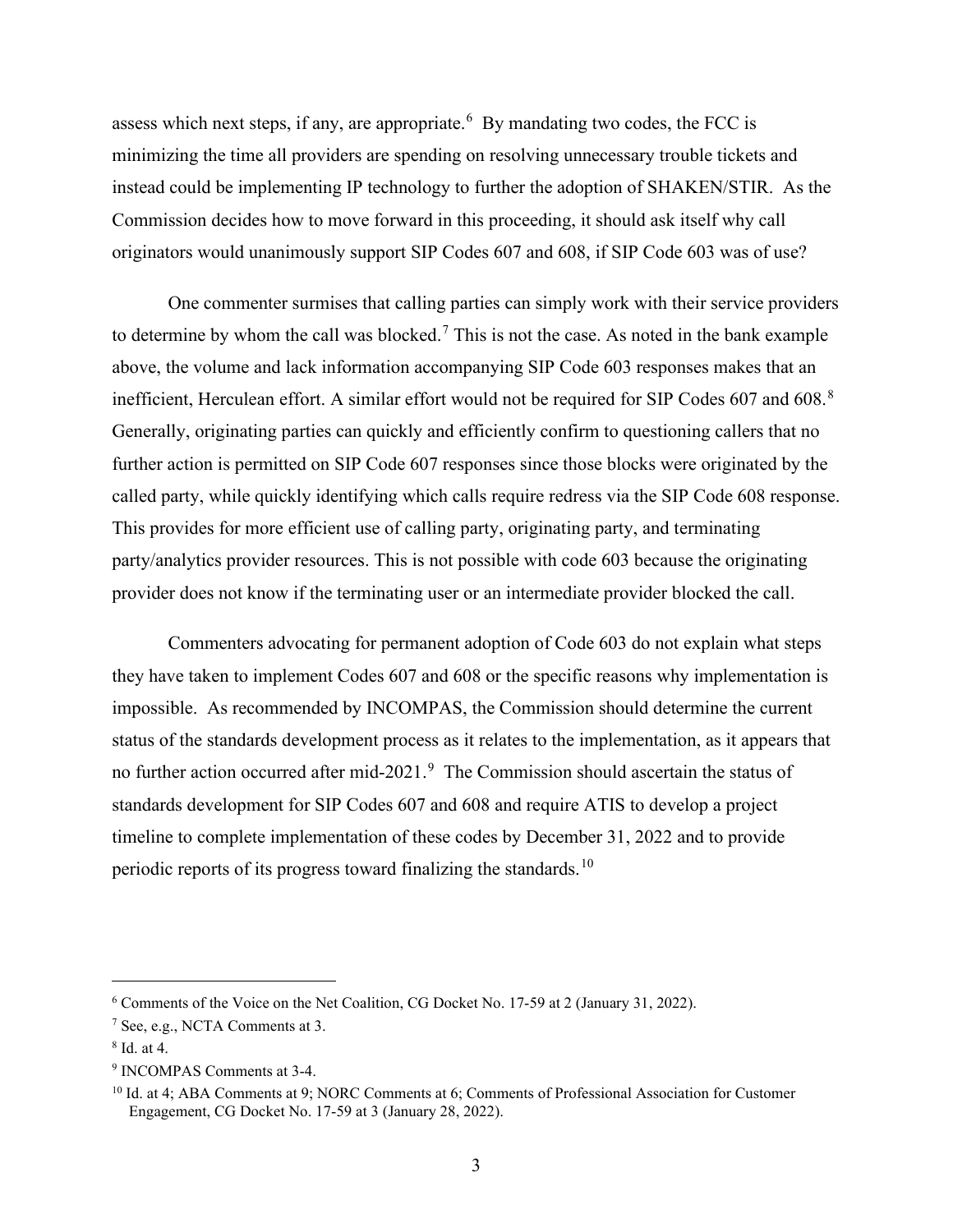While two commenters suggest that industry is exploring enhancements to SIP Code 603 will provide actionable information,  $11$  voice service providers have not committed to enhancing SIP Code 603 to indicate network level blocking. <sup>[12](#page-3-1)</sup> The actionable information the two commenters propose include a notification to distinguish between analytics-based blocking and other reasons for a decline.<sup>[13](#page-3-2)</sup> The comments provide no detail on how long it will take or how much it will cost to complete this enhancement, or whether such enhancement has widespread support among industry. It is unclear why the industry should spend resources enhancing SIP Code 603 (which currently has other use cases) rather than completing the implementation of SIP 608, which was specifically designed to provide information regarding analytical blocking.

Instead of explaining this dichotomy, some commenters make unsupported claims about problems implementing and receiving SIP Codes 607 and 608. For instance, there is a suggestion that completing the implementation of SIP Codes 607 and 608 will be costly and time consuming.[14](#page-3-3) Another opines that callers' (unspecified) equipment and systems may need substantial upgrades or replacement to receive SIP Codes 607 and 608, whereas it should largely be able to receive SIP Code 603.<sup>15</sup> These claims are not supported with specific facts or cost or time estimates, and none of the calling parties have suggested they anticipate upgrading or replacing equipment or systems in order to accommodate SIP Codes 607 and 608.

What is more, there is no merit to the argument that SIP Codes 607 and 608 gives bad actors additional information that could facilitate attacks on voice networks akin to DDoS attacks (by efforts to try alternative routes to deliver the call).<sup>[16](#page-3-5)</sup> Similar information is provided via SIP Code 603 today; and there is no evidence that the more detailed response creates greater vulnerability. In fact, the FCC confirmed that this was not a legitimate concern acknowledging that bad actors can recognize small changes in their outbound calling patterns and determine when changes need to be made. The FCC states "And we find that the potential harm from

<span id="page-3-0"></span><sup>&</sup>lt;sup>11</sup> USTelecom Comments at 2; TNS Comments at 4. These commenters suggest that these enhancements would be "additional." However, SIP Code 603 currently provides no actionable information regarding analytical blocking. In essence, these providers are proposing building a new SIP Code 603.

<span id="page-3-1"></span> $12$  Id. at 5.

<span id="page-3-2"></span><sup>13</sup> USTelecom Comments at 2; TNS Comments at 4.

<span id="page-3-3"></span><sup>&</sup>lt;sup>14</sup> Id.; USTelecom Comments at 4.

<span id="page-3-4"></span> $15$  Id. at 3.

<span id="page-3-5"></span><sup>16</sup> NCTA Comments at 2.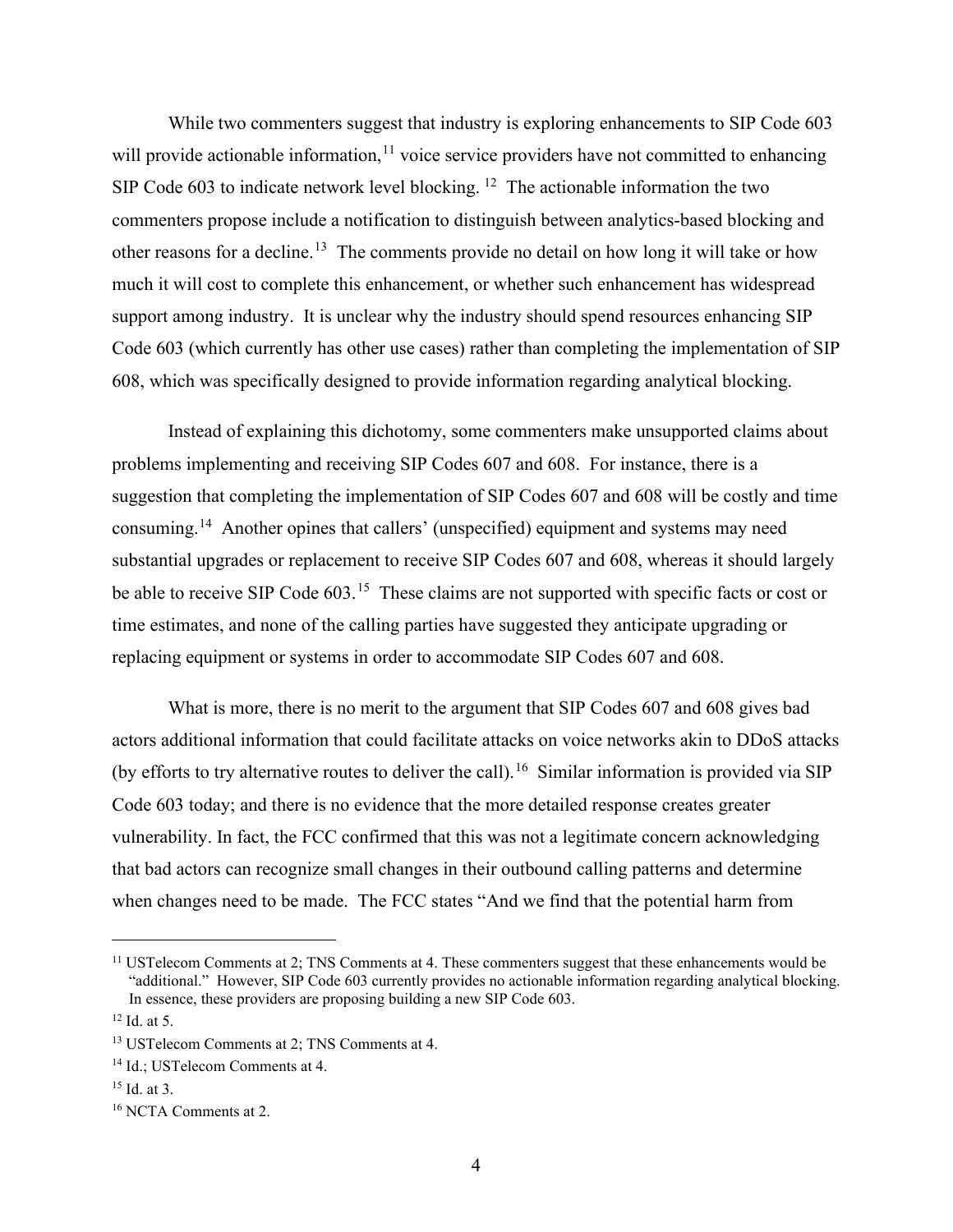providing notifications to bad actors is more than offset by the significant benefit to legitimate callers."[17](#page-4-0) If this was a legitimate concern, it's best addressed in standards bodies to determine who can receive the SIP Code 607 or 608.

Finally, TNS argues that the industry would have trouble adding a jCard to SIP Code 608. This is an issue that ATIS should consider as it finalizes implementation of SIP Code 608. If ATIS determines that TNS is correct, the FCC should confirm that only terminating providers (i.e., the terminating TN service provider) and their subsequent analytics engines can return SIP Code 608 to ensure that originating service providers can identify who blocked the call for redress purposes. All terminating providers leveraging SIP Codes 608 without jCard or identification information included in the SIP header should have their redress process included in the US Telecom Redress list.<sup>18</sup>

<span id="page-4-0"></span><sup>&</sup>lt;sup>17</sup> Advanced Methods to Target and Eliminate Unlawful Robocalls, CG Docket No. 17-69, Fourth Report and Order, 35 FCC Rcd 15221, para. 54 (2020).

<span id="page-4-1"></span><sup>18</sup> https://www.ustelecom.org/the-industry-traceback-group-itg/call-labeling-and-blocking-points-of-contact/